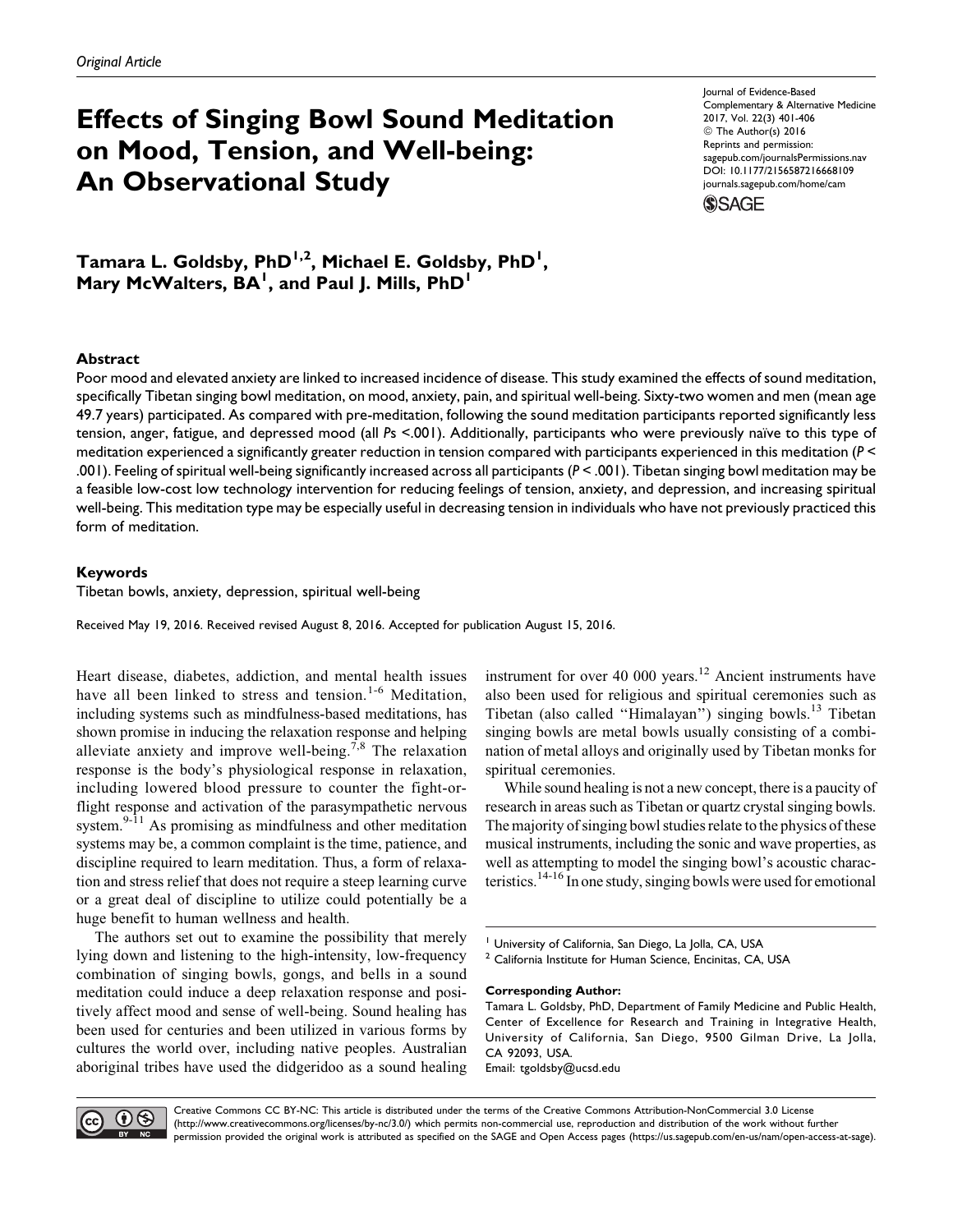| Characteristic           |              |                                     | All (n = 62) Males (15%) Females (85%) |
|--------------------------|--------------|-------------------------------------|----------------------------------------|
| Age in years, mean (SD)  |              | 49.7 (13.0) 42.0 (15.8) 51.0 (12.0) |                                        |
| Education, %             |              |                                     |                                        |
| High school              | 4.8          | П                                   | 4                                      |
| Some college             | 31           | 33                                  | 30                                     |
| <b>BA/BS</b>             | 34           | 33                                  | 34                                     |
| <b>Masters</b>           | 24           | П                                   | 26                                     |
| PhD/MD                   | 6.5          | п                                   | 6                                      |
| Marital status, %        |              |                                     |                                        |
| Single                   | 38           | 50                                  | 36                                     |
| Partner                  | 7            | 13                                  | 6                                      |
| Married                  | 33           | 25                                  | 34                                     |
| Divorced                 | 21           | 13                                  | 23                                     |
| Widowed                  | $\mathbf{2}$ | 0                                   | $\mathbf{2}$                           |
| Meditation experience, % |              |                                     |                                        |
| Yes                      | 87           | 100                                 | 85                                     |
| No                       | 13           | 0                                   | 15                                     |
| Bowl experience, %       |              |                                     |                                        |
| Yes                      | 59           | 56                                  | 60                                     |
| No                       | 41           | 44                                  | 40                                     |
|                          |              |                                     |                                        |

Table 1. Participant Demographics.

healing with high-risk youth as part of what was termed the *best* self-visualization method.<sup>17</sup> The bowls were used in a psychotherapy model in combination with deep breathing, visualization, and a loving kindness meditation. The authors reported that this combination of healing methods may be a catalyst for emotional and psychological healing in counseling sessions.

The purpose of the present study was to further advance research in this area by examining the possible effects of singing bowls and sound healing on mood, anxiety, physical pain, and spiritual well-being, and to lay the foundation for a future more formal randomized control trial.

# Methods

# **Participants**

A convenience sample of 62 individuals participated (age range, 21-77 years; mean age  $= 49.7$  years,  $SD = 13.0$ ; 9 males and 53 females). The study was conducted at 3 locations: the Seaside Center for Spiritual Living in Encinitas, California (17 participants), the Chopra Center for Wellbeing in Carlsbad, California (39 participants), and the California Institute for Human Science (CIHS) in Encinitas, California (6 subjects). All participants provided written informed consent. The study was approved by the University of California, San Diego Institutional Review Board (#160174). Demographic information is presented in Table 1.

# Design

Participants completed standardized questionnaires prior to and following the meditation, including the short from of the Profile of Mood States  $(POMS-SF)^{18}$  to assess tension, anger and confusion, the Hospital Anxiety and Depression Scale (HADS)<sup>19</sup> to assess depressed mood and anxiety, and the 10-item Functional Assessment of Chronic Illness Therapy–Spiritual Well-Being Scale  $(FACIT-SP)^{20}$  to assess spiritual well-being.

Additionally, prior to the meditation, participants completed a demographic questionnaire which included questions regarding any prior experience with meditation or singing bowls, substance use, medications, and over-the-counter or herbal supplements. Additionally, the form asked if they were currently experiencing any physical pain or discomfort. If they were experiencing physical pain, they were asked the type of pain, and to rate the pain on a scale of 1 to 5.

Following the meditation, participants completed a 2-item questionnaire that asked if they had fallen asleep and if they were currently experiencing any physical pain. If they were experiencing pain at that point, they were again asked to rate the pain level on a scale of 1 to 5.

# Sound Meditation Protocol

Participants were instructed to bring yoga mats on which to lie down and if desired, a pillow and/or blanket for the sound meditation. Participants were asked to lie down in a half-circle or an oblong-shaped configuration (depending on the size of the room and number of participants) around the room with their heads pointed toward the musical instruments, which were placed on the floor near their heads.

The musical instruments consisted of Tibetan singing bowls, crystal singing bowls, gongs, Ting-shas (tiny cymbals), dorges (bells), didgeridoos, and other small bells. The majority of the Tibetan singing bowls (approximately 90%) consisted of large-sized Jambati bowls (bells), which ranged in size from 9 to 12 inches and ranged in weight from 3 to 5 lbs. Approximately 5% of singing bowls were very small Thadobati bowls, approximately 4.5 inches in size and weighing 0.5 lbs. The remaining 5% of singing bowls were very large Jambati bowls, ranging from 12 to 14 inches in size and weighing 6 to 8 lbs.

The singing bowls (bells) were the primary instrument played during the meditations, played for approximately 95% of the time, while the additional instruments were played for approximately 5% of the meditation session. The major method of creating sound and vibration from the singing bowls was by tapping or striking the bowls with a mallet, which was utilized approximately 95% of the time.

Between 30 and 80 Tibetan bowls, 2 and 3 crystal bowls, and 2 and 6 gongs were used depending on the number of participants. Thus, participants at CIHS and the Chopra Center listened to approximately 25 Tibetan bowls, 2 crystal bowls, and 2 gongs while participants at the Seaside Center listened to approximately 80 Tibetan bowls, 6 crystal bowls, and 6 gongs. Each participant had at least 2 Tibetan bowls near his or her head. The bowls were struck with a cloth-covered wooden mallet called a *puja* stick. The instruments were all played in a regular sequence: tingshas, Tibetan bowls, bells, crystal bowls, gongs, and more Tibetan bowls, then the sequence was repeated. The duration of the sound meditation was approximately 60 minutes.

Additionally, Tibetan (metal) bowls were placed in the center (or near-center) of the room and the bowls were in turn struck by the mallet or rubbed along the rim of the bowls, creating a distinctive sound, which was allowed to trail off. Additionally, several quartz crystal bowls were placed near the center of the room and were played by rubbing the rim with a felt cloth-covered mallet and the sound trailed off after playing the bowl.

At the beginning of the sound healing meditation, the lead musician spoke to participants in a soothing tone. He instructed participants to lie down and if they wished to fall asleep, they were allowed to do so. He then told them to merely observe any sensations they felt in the body during the meditation without judging them and to simply relax and enjoy the meditation. Then the sound meditation began.

At the conclusion of the meditation, the lead musician instructed participants to gently become aware of their surroundings.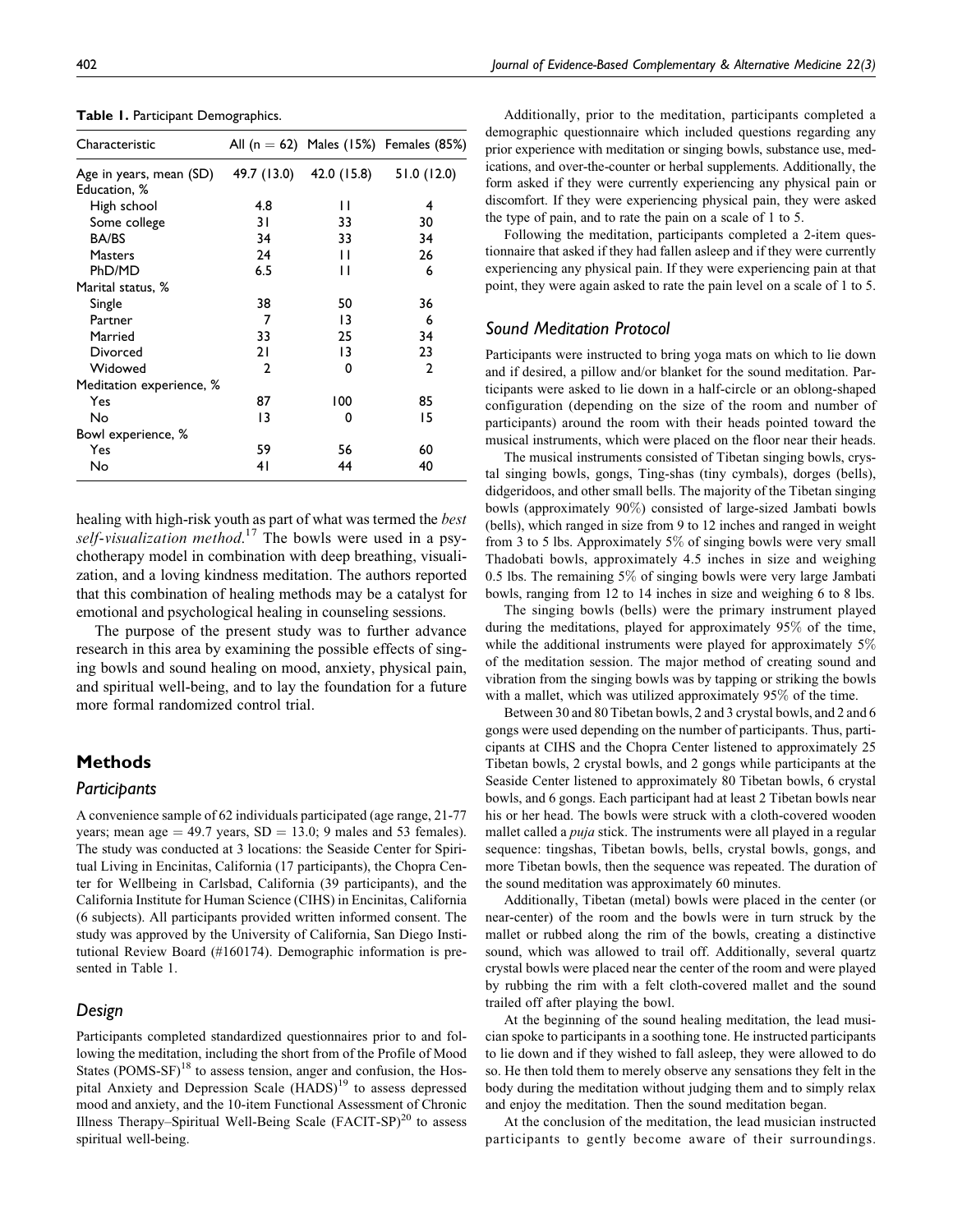Table 2. Results on Measures at Pre- and Postmeditation.

|                                      |    |      | Premeditation<br>Postmeditation |      |      |        |             |          |
|--------------------------------------|----|------|---------------------------------|------|------|--------|-------------|----------|
| <b>Measures</b>                      | n  | Mean | SD                              | Mean | SD   | Change | P           | $\eta^a$ |
| Tension<br>(POMS)                    | 62 | 1.26 | 1.03                            | 0.14 | 0.57 | 1.12   | $.000$ .51  |          |
| Anger<br>(POMS)                      | 60 | 0.85 | 0.98                            | 0.05 | 0.19 | 0.80   | .000 .42    |          |
| Confusion<br>(POMS)                  | 60 | 1.10 | 0.87                            | 0.30 | 0.56 | 0.80   | .000 .54    |          |
| Fatigue<br>(POMS)                    | 60 | 1.65 | 1.12                            | 0.42 | 0.75 | 1.23   | .000.46     |          |
| Vigor<br>(POMS)                      | 59 | 1.97 | 1.19                            | 1.48 | 1.05 | 0.49   | $.002$ . 15 |          |
| Anxiety<br>(HADS)                    | 58 | ЫI   | 0.66                            | 0.44 | 0.49 | 0.67   | .000.49     |          |
| Depression<br>(HADS)                 | 57 | 0.62 | 0.51                            | 0.42 | 0.36 | 0.20   | $.002$ . 16 |          |
| Faith <sup>b</sup><br>(FACIT)        | 62 | 3.18 | 1.10                            | 3.46 | 0.96 | 0.28   | .005        | .12      |
| Spirituality <sup>b</sup><br>(FACIT) | 57 | 2.85 | 0.94                            | 3.64 | 0.46 | 0.79   | .000.49     |          |

Abbreviations: POMS, Profile of Mood States; HADS, Hospital Anxiety and Depression Scale; FACIT, Functional Assessment of Chronic Illness Therapy–Spiritual Well-Being Scale (FACIT-SP).

<sup>a</sup> Effect size ( $\eta$ ): .01 = small, .06 = moderate, .14 = large effect.<br>**bEaith and Spirituality scores displayed a positive direction** 

<sup>b</sup>Faith and Spirituality scores displayed a positive direction rather than a negative direction postmeditation.

Participants were also instructed to take their time in readjusting to a state of awareness.

## Data Analysis

Analyses included 2-way (group by time) repeated-measures analysis of variance [(Statistical Program for the Social Sciences (SPSS Version 22)]. Data were normally distributed.

# Results

There were significant differences between pre- and posttreatment for all subscale variables on the POMS, HADS, and FACIT measures (Table 2). Eta-squared revealed a large effect size for all subscale variables, except the FACIT Faith subscale, which demonstrated a moderate to large effect size. An effect for these variables was also observed by age (see Table 3). Individuals in the age group 20 to 39 years displayed the largest change in tension, with a mean score of 1.6 at baseline and a mean of 0.2 posttreatment, followed by those in the age group 40 to 59 years who had a tension mean of 1.3 at baseline and 0.2 posttreatment ( $P < .05$ ).

Additionally, effects for participants who had prior experience with singing bowl meditations (termed ''Bowl Experienced'') versus those who had never experienced this type of meditation previously (termed "Bowl Naïve") were examined (Table 4). Significant effects were observed for tension, anxiety, and depressed mood (all  $Ps \leq 01$ ).

In order to assess any potential effects of the sound meditations on participants' levels of physical pain, participants were

Table 3. Mean Change in Tension, Anxiety, and Depressed Mood by Age Group From Pre- to Postmeditation.

|                       |    |      |      | Premeditation Postmeditation |      |        |      |          |
|-----------------------|----|------|------|------------------------------|------|--------|------|----------|
| Age Group<br>(Years)  | n  | Mean | SD   | Mean                         | SD   | Change | P    | η        |
| Tension (POMS)        |    |      |      |                              |      |        |      |          |
| 20-39                 | 15 | 1.56 | 0.88 | 0.21                         | 0.31 | 1.35   | .000 | .71      |
| 40-59                 | 33 | 1.29 | 1.15 | 0.20                         | 0.68 | 1.09   | .000 | .47      |
| 60-79                 | 14 | 0.88 | 0.78 | 0.26                         | 0.43 | 0.62   | .038 | .29      |
| Anxiety (HADS)        |    |      |      |                              |      |        |      |          |
| 20-39                 | 15 | 1.43 | 0.61 | 0.67                         | 0.62 | 0.76   | .000 | .70      |
| 40-59                 | 33 | 1.03 | 0.70 | 0.27                         | 0.52 | 0.76   | .000 | .54      |
| 60-79                 | 14 | 0.74 | 0.46 | 0.29                         | 0.47 | 0.45   | .019 | .35      |
| Depressed mood (HADS) |    |      |      |                              |      |        |      |          |
| 20-39                 | 15 | 0.63 | 0.37 | 0.48                         | 0.32 | 0.15   | .207 | $\pm 11$ |
| 40-59                 | 33 | 0.66 | 0.66 | 0.38                         | 0.39 | 0.27   | .012 | 18.      |
| 60-79                 | 14 | 0.55 | 0.43 | 0.35                         | 0.32 | 0.20   | .051 | .26      |

Abbreviations: POMS, Profile of Mood States; HADS, Hospital Anxiety and Depression Scale.

asked if they were experiencing pain prior to and following the meditation. Twenty-nine participants reported experiencing physical pain pre-meditation. If experiencing pain, they were asked to rate their pain on a scale of 1 to 5 (1 representing ''very slight discomfort'' and 5 representing ''extremely painful'') and describe the pain and location on the body. Table 5 displays the mean pain rating of participants (by age group) who reported pain at pre-meditation and their mean pain rating post-meditation. Participants aged 40 to 59 years showed the most significant effects from the meditation, with a reduction (or elimination) of feelings of physical pain post-meditation, with a baseline mean pain rating of 2.00 and a posttreatment mean pain rating of 0.79.

Additionally, physical pain pre- and posttreatment was examined for Bowl Experienced and Bowl Naïve participants (see Table 6). Change (decrease) in reported pain was most significant for participants who were previously naïve to singing bowl meditations, with a mean score of 1.88 at baseline and 0.69 posttreatment.

## Discussion

This was an observational study designed to examine the potential effects of a singing bowl meditation on mood, tension, anxiety, physical pain, and spiritual well-being. A significant difference was found in all endpoints examined in response to the meditation.

The tension subscale in particular displayed highly significant effects for participants post-meditation, thus providing support to the hypothesis that a sound meditation would increase feelings of relaxation and decrease feelings of stress. Additionally, depressed mood and anxiety scores on the HADS were significantly reduced post-meditation compared with premeditation. Moreover, scores on the FACIT revealed increased feelings of spiritual well-being, as well as faith, immediately following the sound meditation. Thus, while less desirable mood states such as tension, anger, and depression decreased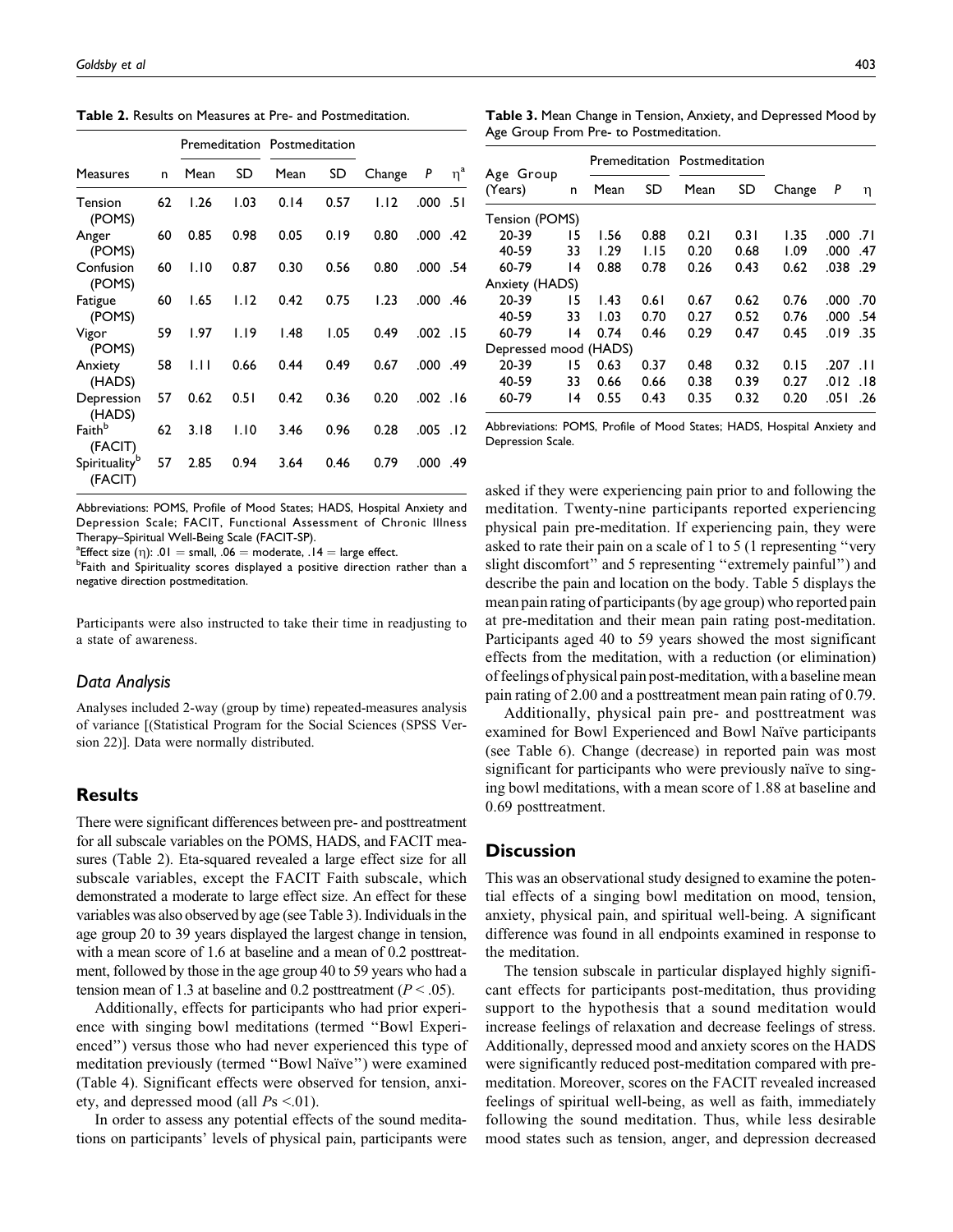|                       | n  | Premeditation |           | Postmeditation |      |        | <b>ANOVA</b> |      |
|-----------------------|----|---------------|-----------|----------------|------|--------|--------------|------|
| <b>Measures</b>       |    | Mean          | <b>SD</b> | Mean           | SD   | Change | P            | η    |
| Bowl naïve            |    |               |           |                |      |        |              |      |
| Tension (POMS)        | 26 | 1.61          | I.I3      | 0.32           | 0.80 | 1.29   | .000         | .500 |
| Anxiety (HADS)        | 26 | 1.30          | 0.69      | 0.41           | 0.51 | 0.89   | .000         | .590 |
| Depressed mood (HADS) | 26 | 0.80          | 0.61      | 0.41           | 0.41 | 0.39   | .003         | .298 |
| Bowl experienced      |    |               |           |                |      |        |              |      |
| Tension (POMS)        | 36 | 1.01          | 0.88      | 0.15           | 0.26 | 0.86   | .000         | .500 |
| Anxiety (HADS)        | 36 | 0.89          | 0.61      | 0.47           | 0.43 | 0.42   | .000         | .400 |
| Depressed mood (HADS) | 36 | 0.51          | 0.47      | 0.39           | 0.30 | 0.12   | .100         | .075 |

Table 4. Mean Changes in Tension, Anxiety and Depressed Mood for 'Bowl Naïve' and 'Bowl Experienced' Participants from Pre- to Post-Meditation.

Abbreviations: ANOVA, analysis of variance; POMS, Profile of Mood States; HADS, Hospital Anxiety and Depression Scale.

Table 5. Mean Change in Physical Pain Ratings by Age Group From Pre- to Post-meditation.

| Age Group |    | Mean Pain |                              |        |      |
|-----------|----|-----------|------------------------------|--------|------|
| (Years)   | n  |           | Premeditation Postmeditation | Change | SD   |
| 20-39     | 8  | 1.63      | 0.75                         | 0.88   | 1.17 |
| 40-59     | 14 | 2.00      | 0.79                         | 1.21   | 1.21 |
| 60-79     |    | l 57      | 1.00                         | 0.57   | 0.9  |

Table 6. Mean Change in Physical Pain Ratings for "Bowl Experienced" and "Bowl Naïve" Participants From Pre- to Postmeditation.

| Bowl Naïve or        |          | Mean Pain    | Mean                                  |              |                    |
|----------------------|----------|--------------|---------------------------------------|--------------|--------------------|
| Experienced          |          |              | n Premeditation Postmeditation Change |              | -SD                |
| Experienced<br>Naïve | 13<br>16 | I.69<br>1.88 | 1.00<br>0.69                          | 0.69<br>I 19 | 0.91<br><b>129</b> |

following the meditation, potentially desirable variables such as a sense of spiritual well-being increased.

Interestingly, previous experience with singing bowl meditations (or lack thereof) also appeared to be a factor in the effects of the meditations. Participants who were previously naïve to this meditation demonstrated larger effects than those who were experienced in these meditations. An unexpected effect was discovered in the significant mean change in the tension subscale from baseline to posttreatment for participants in the age group 40 to 59 years. Those participants in this age group who were previously naïve to singing bowl meditations ("Bowl Naïve") had a significant reduction in mean tension from baseline to posttreatment, indicating a dramatic effect of the meditation. On the other hand, Bowl Experienced participants in the age group 20 to 39 years reported a significant reduction in the tension subscale posttreatment.

Participants aged 40 to 59 years appeared to especially benefit from the sound meditation. This age group demonstrated the largest reduction in physical pain and a strong reduction in

tension, especially for those who were previously naïve to this type of meditation. Thus, a follow-up sound meditation study might examine this age group in more depth.

The reason(s) for the beneficial effects of singing bowls is unclear; however, various theories have been proposed. One theory includes the potential effects of binaural beats in which the brain entrains to the hertz difference between tones played in each ear, propelling the brain into brainwave states of deep relaxation, such as beta waves or even meditative or trance-like brainwave states in theta waves.21-23 In addition, potentially the action of sound waves on the purported biofield or energy field of the body could be a factor.<sup>24</sup> Such theories may begin to characterize the potential effects on mood as well as physiological changes associated with singing bowls. Physical healing was the goal of a study that utilized blood pressure data in relation to a singing bowl. This study attempted to quantify the sonification of blood pressure through 3-dimensional imprinting, designing, and fabricating of a singing bowl using blood pressure data.<sup>25</sup> Allen and Shealy<sup>26</sup> examined the use of a single quartz crystal singing bowl on participants' electrodermal responses (the body's electric responses) to toning and playing the crystal bowl. The authors recorded electrodermal responses of forty acupuncture meridian points on participants' left hands and right feet, which demonstrated increases and decreases, respectively, in electrical responses to playing the crystal bowl. Another study examined the potential effects of quartz crystal bowl playing on perception of pain and revealed mixed results. $27$  In a recent randomized crossover study, playing a single Tibetan (or Himalayan) singing bowl was found to decrease blood pressure and heart rate more than silence alone when conducted immediately prior to a guided visualization.<sup>28</sup> Participants who listened to the singing bowl also had lowered scores on the Positive and Negative Affect Schedule (PANAS), a measure of affect and mood<sup>29</sup> than meditation alone but had comparable PANAS scores to the silence-only group.

There were limitations with the present study. The most notable limitation was that this was a nonrandomized observational study without a control group. The study does, however, provide the groundwork for future research regarding the effects of singing bowl meditations on assessments of stress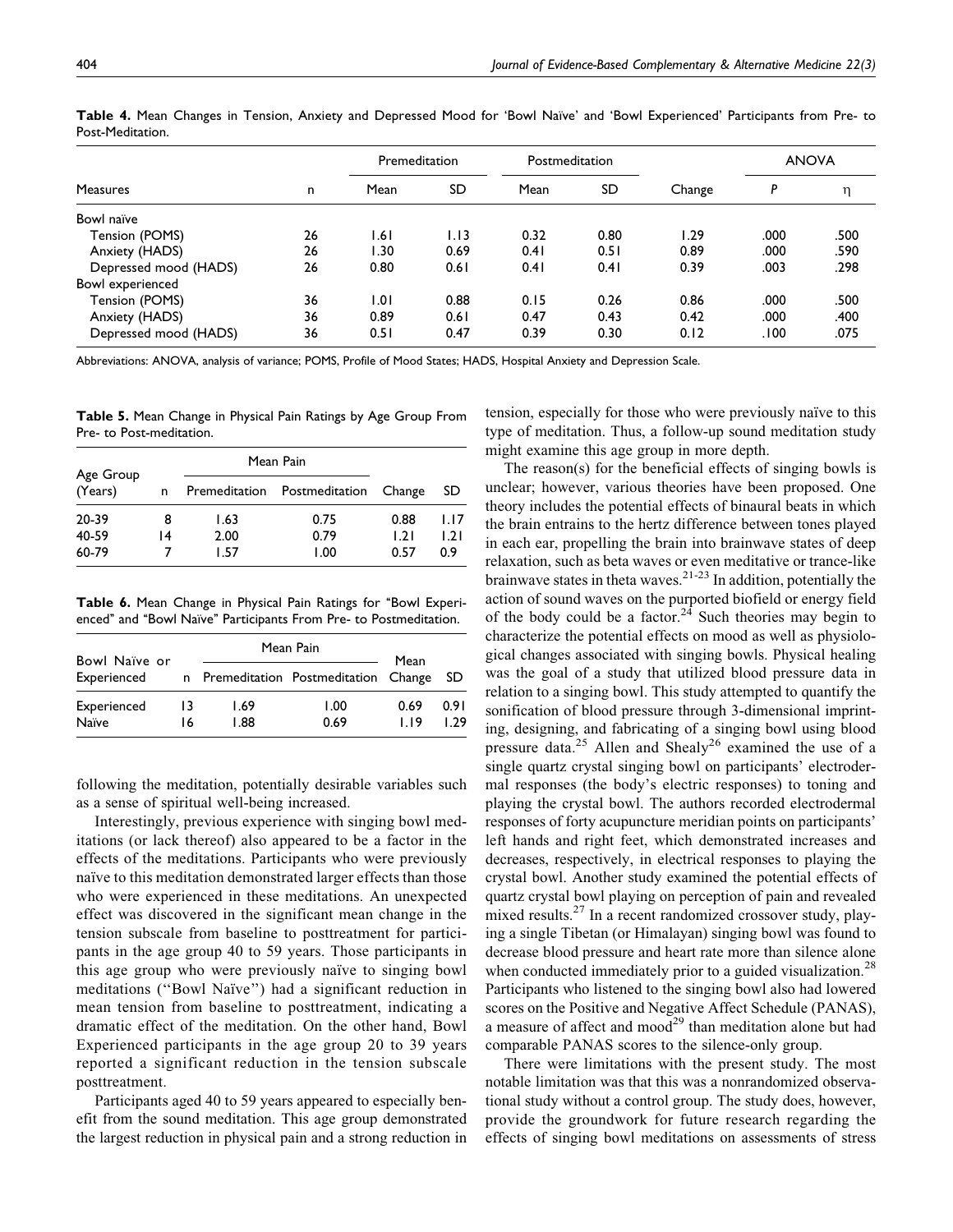and well-being. As discovered by Landry, $28$  this low-tech form of meditation may have the capacity to lower blood pressure and heart rate, thus there are potential benefits to cardiovascular health yet to be further explored. The results provide promise for a form of stress reduction that does not require the individual to learn a disciplined form of meditation. In fact, the participant may even fall asleep if desired. At the very least, participants generally express feelings of deep relaxation and inner peace following the sound meditation.

Moreover, those in health professions such as nurses and counselors could easily provide these meditations to patients. While it may require a very minimal amount of practice, extensive training is not necessary to learn to play the singing bowls and other instruments; one merely taps or rubs the bowls gently with a mallet. Thus, this type of meditation could be taught to health and counseling professionals and provided in an almost unlimited number of settings to induce the relaxation response, reduce stress, and potentially stress-related disease in the body.

In summary, this observational study found significant beneficial effects of Tibetan singing bowl meditations on a number of markers related to well-being. Future randomized control trials are warranted to further examine the effects of these meditations on mood, well-being, and physical pain. In addition, future research could explore the meditation's effects on various age groups in more depth.

#### Acknowledgments

The authors are grateful to Deep Deoja, the Nepalese musician who conducted the Singing Bowl Sound Meditations.

# Author Contributions

TLG conceived of and designed the study and MEG provided ideas on initial design. PJM provided design help and selection of assessment tools. TLG and MMcW conducted the bulk of the study, with assistance from MEG. TLG and MEG conducted the majority of the data analyses with guidance from PJM. TLG and MEG provided the initial draft of the manuscript, of which PJM provided further writing and editing.

#### Declaration of Conflicting Interests

The authors declared no potential conflicts of interest with respect to the research, authorship, and/or publication of this article.

#### Funding

The authors disclosed receipt of the following financial support for the research, authorship, and/or publication of this article: The work was supported by the University of California, San Diego Center of Excellence for Research and Training in Integrative Health.

## Ethical Approval

The study was approved by the University of California, San Diego Institutional Review Board. All participants provided written informed consent.

# **References**

1. Backe EM, Seidler A, Latza U, Rossnagel K, Schumann B. The role of psychosocial stress at work for the development of cardiovascular diseases: a systematic review. Int Arch Occup Environ Health, 2011; 85 (1), 67-79.

- 2. Belujon P, Grace AA. Hippocampus, amygdala, and stress: interacting systems that affect susceptibility to addiction. Ann N Y Acad Sci., 2011; 1216: 114-121. doi: 10.1111/j.1749-6632.2010. 05896.x
- 3. Richardson S, Shaffer JA, Falzon L, Krupka D, Davidson KW, Edmondson D. Meta-analysis of perceived stress and its association with incident coronary heart disease. JAMA Cardiol, 2012; 110 (12), 1711-1716.
- 4. Staufenbiel SM, Penninx BWJH, Spijker AT, Elzinga BM, van Rossum EFC. Hair cortisol, stress exposure, and mental health in humans: A systematic review. Psychoneuroendocrinology. 2013; 38(8), 1220-1235.
- 5. Thoits PA. Stress and Health: Major Findings and Policy Implications. J Health Soc Behav. 2010; 51: S41 - S53.
- 6. Vitaliano PP, Scanlan JM, Zhang J, Savage MV, Hirsch IB, Siegler IC. A Path Model of Chronic Stress, the Metabolic Syndrome, and Coronary Heart Disease. Psychosom Med. 2002; 64(3). 418-435.
- 7. Cahn BR, Polich J. Meditation states and traits: EEG, ERP, and neuroimaging studies. Psychol Bull. 2006 Mar; 132(2): 180-211.
- 8. Melville GW, Chang D, Colagiuri B, Marshall PW, Cheema BS. Fifteen minutes of chair-based yoga postures or guided meditation performed in the office can elicit a relaxation response. Evid Based Complement Alternat Med. 2012; Article ID 501986. doi: 10.1155/2012/501986
- 9. Benson H. The Relaxation Response. New York: Morrow: 1975.
- 10. Dusek JA, Otu HH, Wohlhueter AL, et al. Genomic counter-stress changes induced by the relaxation response. PloS one. 2008 Jul 2; 3(7): e2576.
- 11. Park ER, Traeger L, Vranceanu AM, Scult M, Lerner JA, Benson H, Denninger J, Fricchione GL. The development of a patientcentered program based on the relaxation response: The Relaxation Response Resiliency Program (3RP). Psychosomatics. 2013; 54:165-174.
- 12. Gaynor ML.Sounds of healing: A physician reveals the therapeutic power of sound, voice, and music. New York: Broadway Books; 1999.
- 13. Perry F.Himalyan sound revelations: The complete singing bowl book. London: Polair Publishing, 2014.
- 14. Burtner M, Serafin S, Topper D. Real-time spatial processing and transformations of a singing bowl. In Proceedings of the 5th International Conference on Digital Audio Effects (DAFx-02) 2002 Sep 26 (pp. 123-126).
- 15. Inácio O, Henrique LL, Antunes J. The dynamics of Tibetan singing bowls. Acta Acustica United with Acustica. 2006 Jul 1;92(4): 637-53.
- 16. Terwagne D, Bush JWM. Tibetan Singing Bowls. Nonlinearity. 2011; 24. R51-R66.
- 17. Schussel L, Miller L. Best Self Visualization Method with high risk youth. J Clin Psychol 2013; 69(8), 836-845.
- 18. Shacham S. A shortened version of the Profile of Mood States. J Pers Assess. 1983 Jun; 47(3):305-6.
- 19. Snaith R P. The Hospital Anxiety and Depression Scale. Health Qual Life Outcomes. 2003, 1:29.